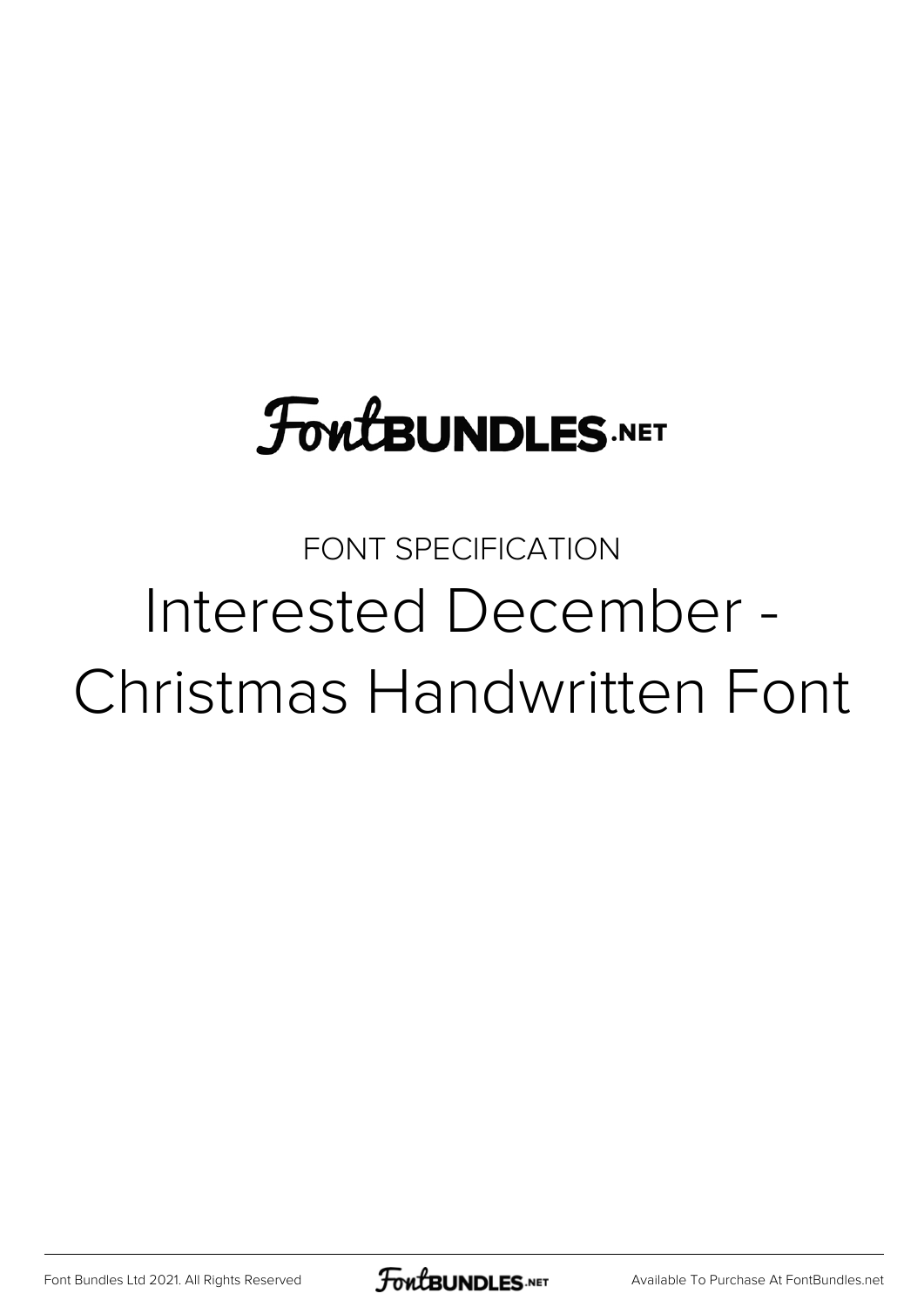#### Interested December - Regular

**Uppercase Characters** 

# A & C O E f G H I J K L M N O P Q R S T U V N X Y 2

Lowercase Characters

### a b c d e f g h i j k l m n o p q r g T u v n x y 2

**Numbers** 

### 0123456789

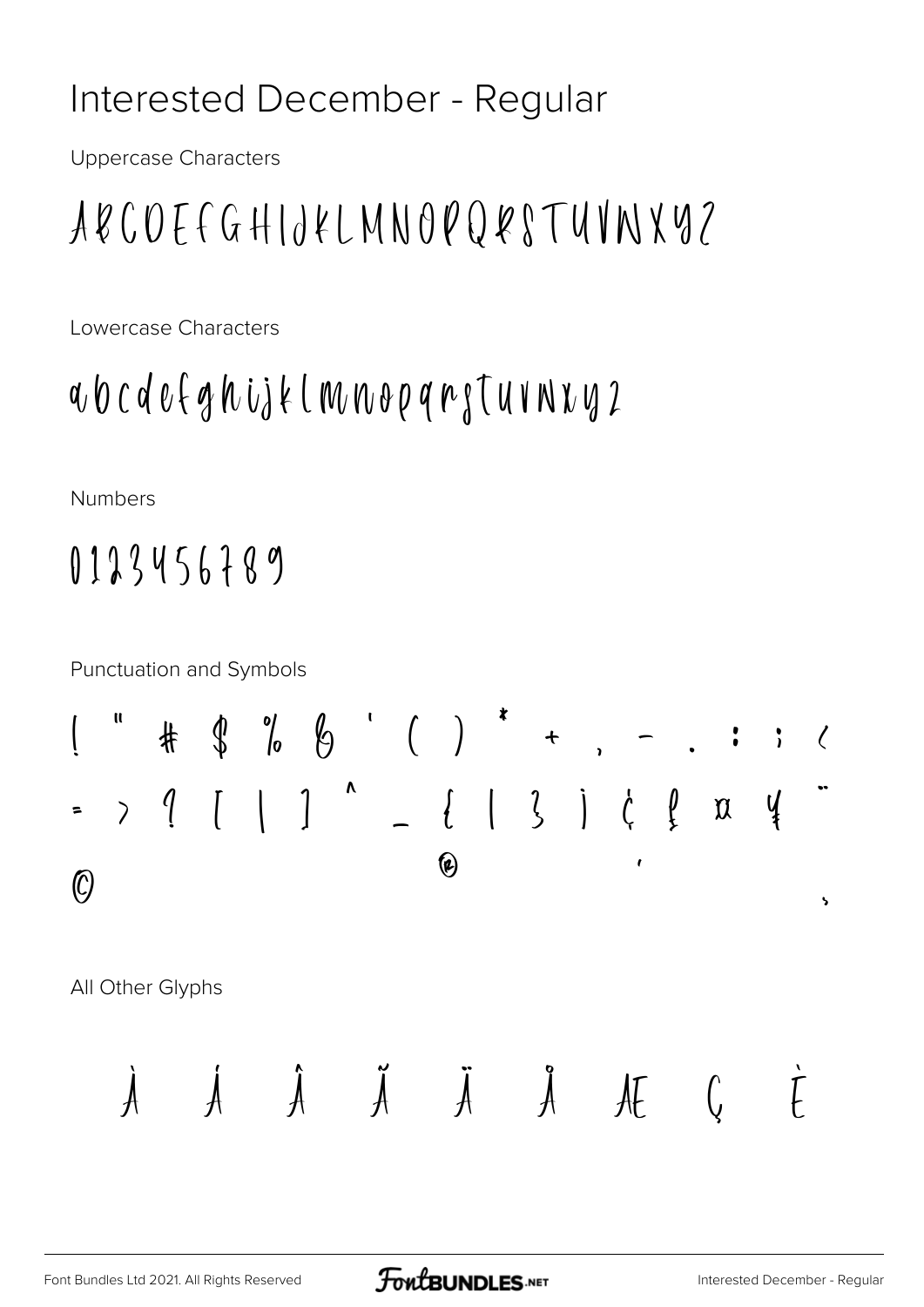|  |  | $\begin{array}{cccccccccccccc} \dot{f} & \dot{f} & \ddot{f} & \dot{1} & \dot{1} & \dot{1} & \dot{0} & \dot{\text{N}} \end{array}$                                                                                                                                                                                                                                                                                                                                               |  |  |
|--|--|---------------------------------------------------------------------------------------------------------------------------------------------------------------------------------------------------------------------------------------------------------------------------------------------------------------------------------------------------------------------------------------------------------------------------------------------------------------------------------|--|--|
|  |  | $\dot{\theta} \qquad \dot{\theta} \qquad \ddot{\theta} \qquad \ddot{\theta} \qquad \ddot{\theta} \qquad \dot{\theta} \qquad \dot{\theta} \qquad \dot{\theta} \qquad \dot{\theta}$                                                                                                                                                                                                                                                                                               |  |  |
|  |  | $\ddot{\mathsf{U}} \qquad \dot{\mathsf{Y}} \qquad \dot{\mathsf{Y}} \qquad \mathsf{Y} \qquad \mathsf{Y} \qquad \dot{\mathsf{Y}} \qquad \dot{\mathsf{Y}} \qquad \dot{\mathsf{Y}} \qquad \dot{\mathsf{Y}} \qquad \dot{\mathsf{Y}} \qquad \dot{\mathsf{Y}} \qquad \ddot{\mathsf{Y}} \qquad \ddot{\mathsf{Y}} \qquad \ddot{\mathsf{Y}} \qquad \mathsf{Y} \qquad \mathsf{Y} \qquad \mathsf{Y} \qquad \mathsf{Y} \qquad \mathsf{Y} \qquad \mathsf{Y} \qquad \mathsf{Y} \qquad \mathsf$ |  |  |
|  |  | $\mathring{q} \qquad q\ell \qquad \zeta \qquad \mathring{\ell} \qquad \mathring{\ell} \qquad \mathring{\ell} \qquad \mathring{\ell} \qquad \mathring{\ell} \qquad \mathring{\ell} \qquad \mathring{\ell}$                                                                                                                                                                                                                                                                       |  |  |
|  |  | $\tilde{\theta}$ $\tilde{\theta}$ $\dot{\theta}$ $\dot{\theta}$ $\dot{\theta}$ $\ddot{\theta}$ $\ddot{\theta}$ $\ddot{\theta}$                                                                                                                                                                                                                                                                                                                                                  |  |  |
|  |  | $\oint$ ù ú û $\ddot{u}$ $\dot{u}$ $\dot{y}$ $\dot{y}$ $\theta$                                                                                                                                                                                                                                                                                                                                                                                                                 |  |  |
|  |  | đutt OE oe ji                                                                                                                                                                                                                                                                                                                                                                                                                                                                   |  |  |